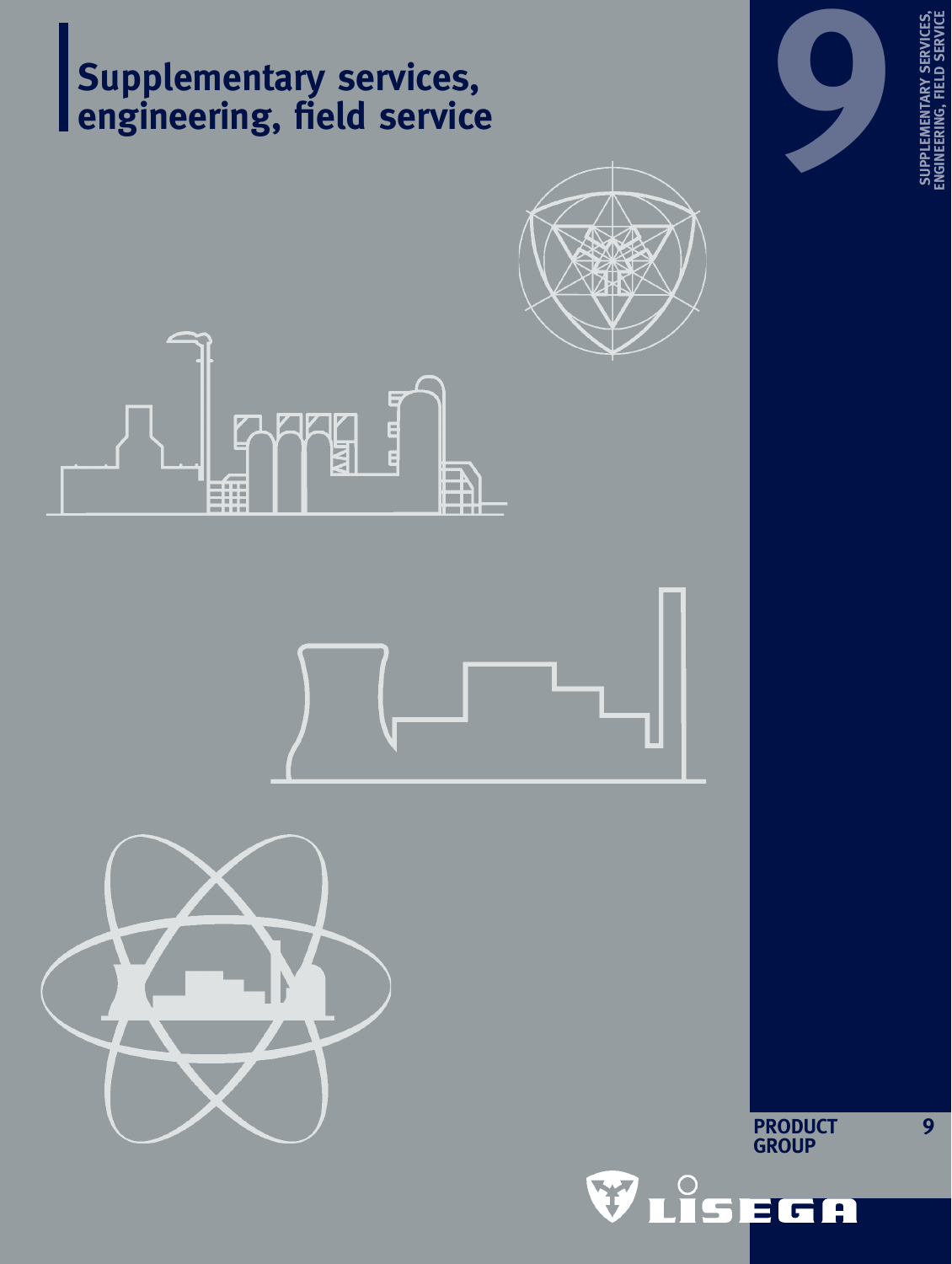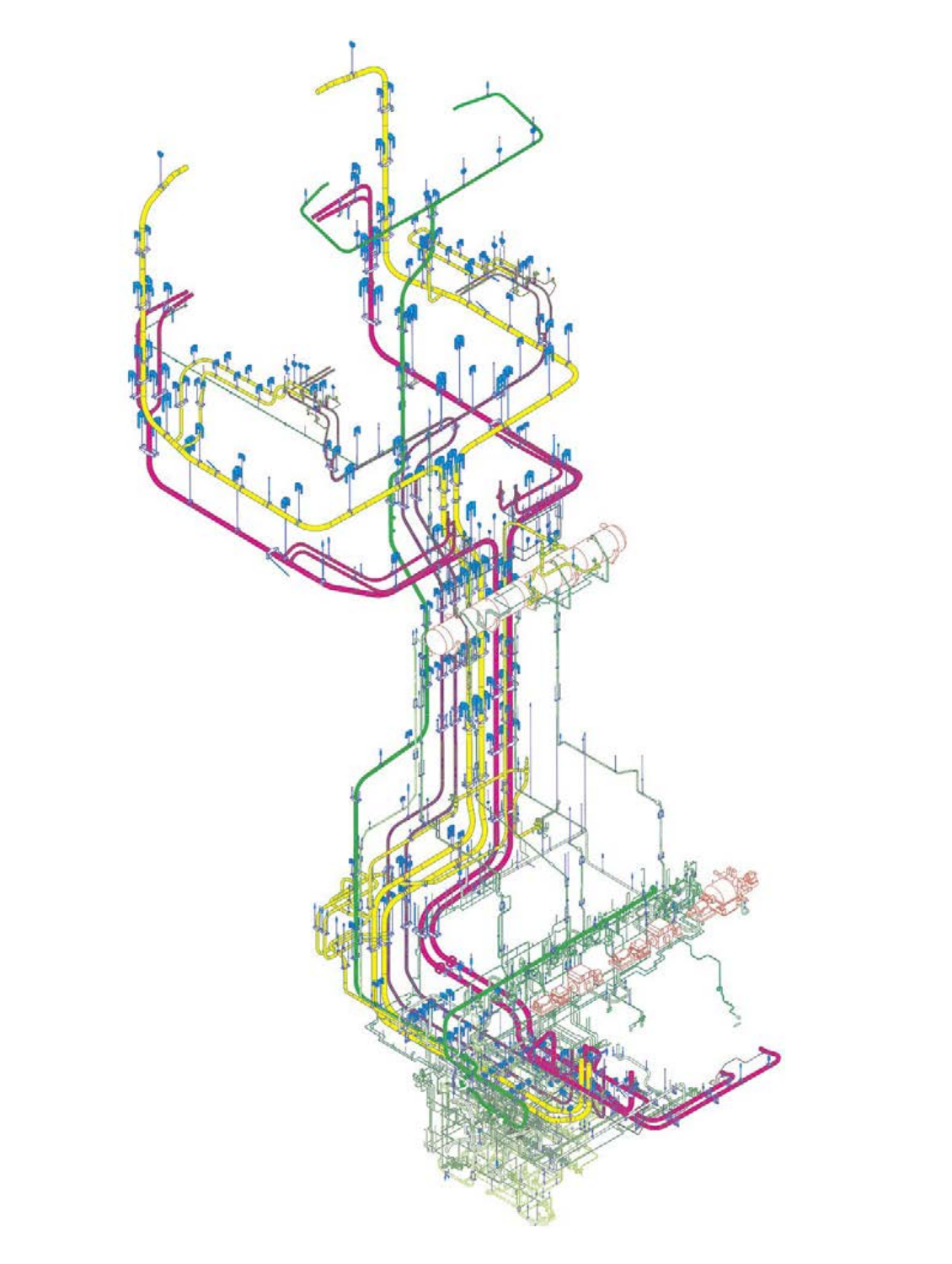# **Supplementary services, engineering, field service**

## **Contents** Page

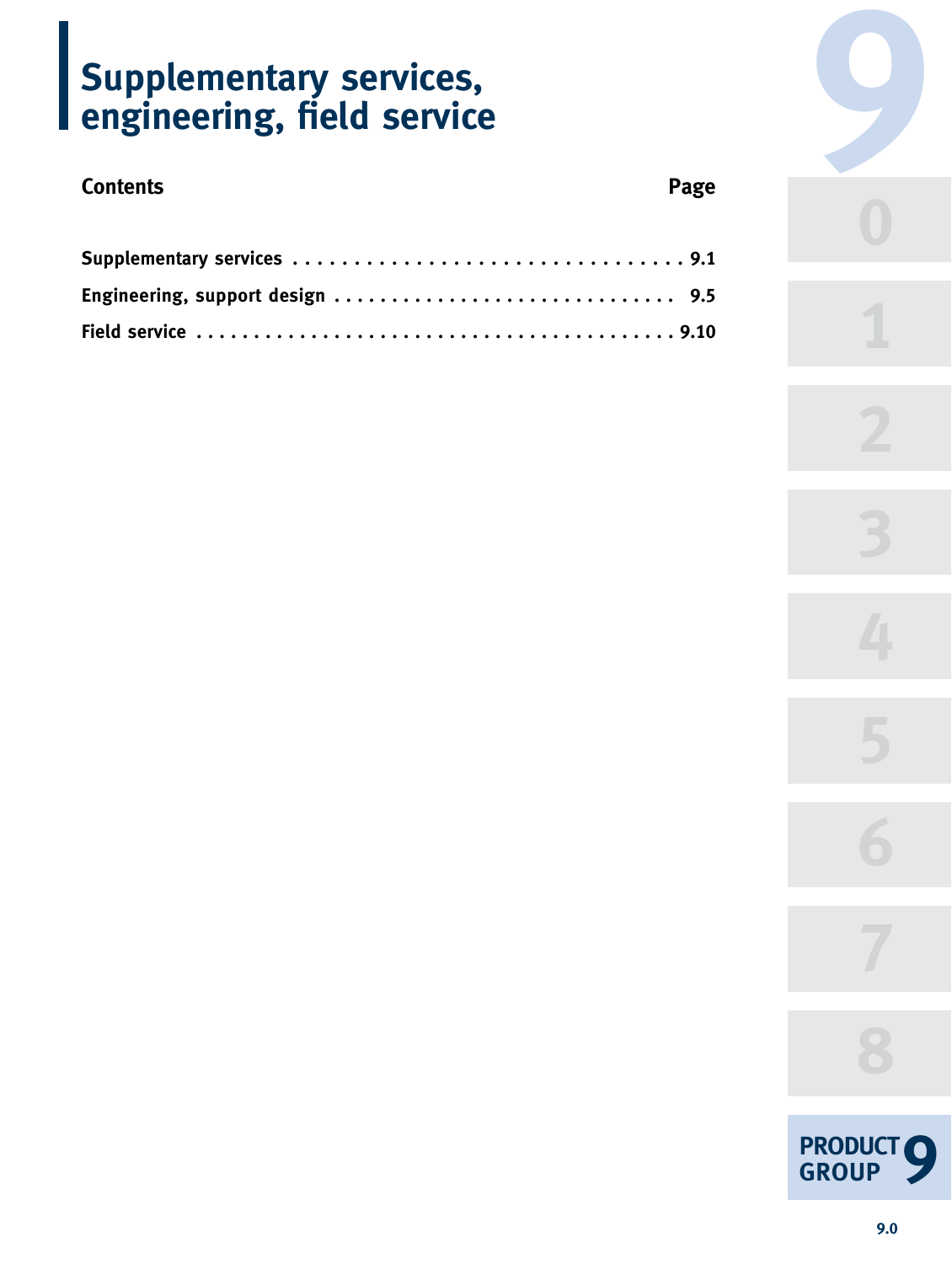# **Supplementary services Product group 9**

**The LISEGA product program presented in this catalog STANDARD SUPPORTS incorporates the latest technical developments with respect to the proper support of pipe systems in industrial plant construction.**

**The relevant international stipulations are observed to the fullest extent.**

## **Special fields of application**

The standard design described covers the normal field of application. In special sectors, for example, nuclear or offshore installations, supplementary measures with regard to material quality or corrosion protection may be required. The implementation of particular customer specifications is ensured by the integrated quality management system. Certificates of approval are supplied with the order.

#### **Service areas**

The LISEGA performance package includes not only the product spectrum but a range of services within the framework of product application. In the field of engineering they cover the whole process chain from pipe system design to support planning in all the current 3D design sectors. The service field comprises the usual support when commissioning, right through to plant analyses and walk-downs.

## **Standardized supplementary services**

By means of tightly-focused supplementary services the LISEGA standard program can be adapted to particular requirements. In this way the field of application of the products is widened and the LISEGA performance package optimized. All major supplementary services are standardized in line with the LISEGA modular system and cataloged in product group 9.

## **9.0 Supplementary services**

## **9.1 Adjustment work**

Constant and spring hangers/supports are adjusted to installation load on a hydraulic test bench via computerized force and travel measurement, then blocked.

## **9.1.1 Storage of the blocking devices**

On request the spring hangers/supports can be equipped for permanent storage of the blocking devices (after deblocking) on the casing. This is standard practice on the constant hangers.



## **9.2 Quality assurance**

## **9.2.1 Inspection reports**

If required, inspection reports with digitally recorded values can be supplied as function verification for constant hangers, spring hangers and snubbers.

## **9.2.2 In-service tests**

In-service tests can be performed on the mechanically operating components of any make in the respective LISEGA factories or by using mobile test benches directly within the plant itself.

## **9.2.3 Material certification**

The following material certification can be supplied on request.

#### 9.2.4 Supplier's certificate

Manufacturer and shipment in compliance with the order can be confirmed with a supplier's certificate according to DIN EN 10204-2.1.

9.2.5 Material certificates DIN EN 10204-2.2 The materials used in all catalog components can be verified by verification certificates according to DIN EN 10204-2.2.



*Compilation of component documentation*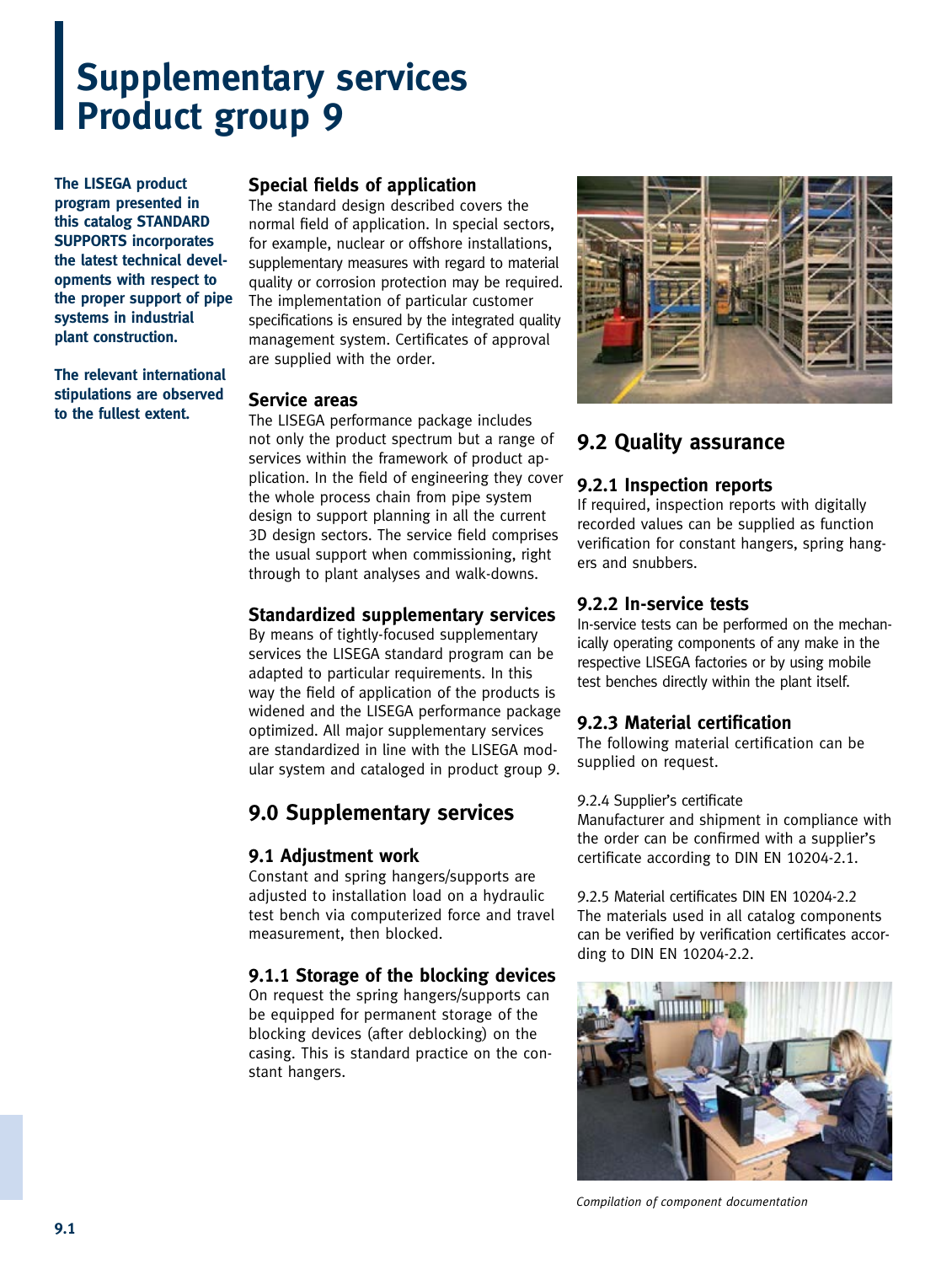

## **9.2.6 Acceptance test certificates DIN EN 10204-3.1**

Components exposed to the direct flow of force such as, for example, the springs in constant and spring hangers or supports, can be supplied with certificates according to DIN EN 10204-3.1.

## **9.2.7 Complete traceability through acceptance test certificates DIN EN 10204-3.1**

Due to separate fabrication, complete traceability is possible of materials in all catalog components with test certificates according to DIN EN 10204-3.1.

## **9.2.8 Pre-examination documents**

The standardized products were largely certified by independent inspection bodies by specified suitability and type tests according to KTA 3265.3 and VGB-R 510 L.

Pre-examination documents such as design drawings, parts lists, calculations, test sequence schedules and welding plans can be produced for special designs, particularly non-standardized components (also for other codes).

## **9.2.9 Increased quality requirements**

For applications subject to increased safety and quality demands, such as nuclear installations, the highest level of the quality assurance program is implemented. All stages of order processing and execution are followed according to recognized procedures, in line with the quality stipulations in the standard codes KTA or ASME section III, NCA and NF.

The following areas are thereby taken into special account:

- **material acquisition from approved suppliers**
- **complete traceability of materials**
- **strict supervision of manufacture**

All areas are fully documented.



*Cataphoretic immersion priming*

## **9.3 Surface treatment**

In addition to specified standardized surface protection, further corrosion protection can be supplied according to technical specifications, from p. 0.10.



*Spray painting*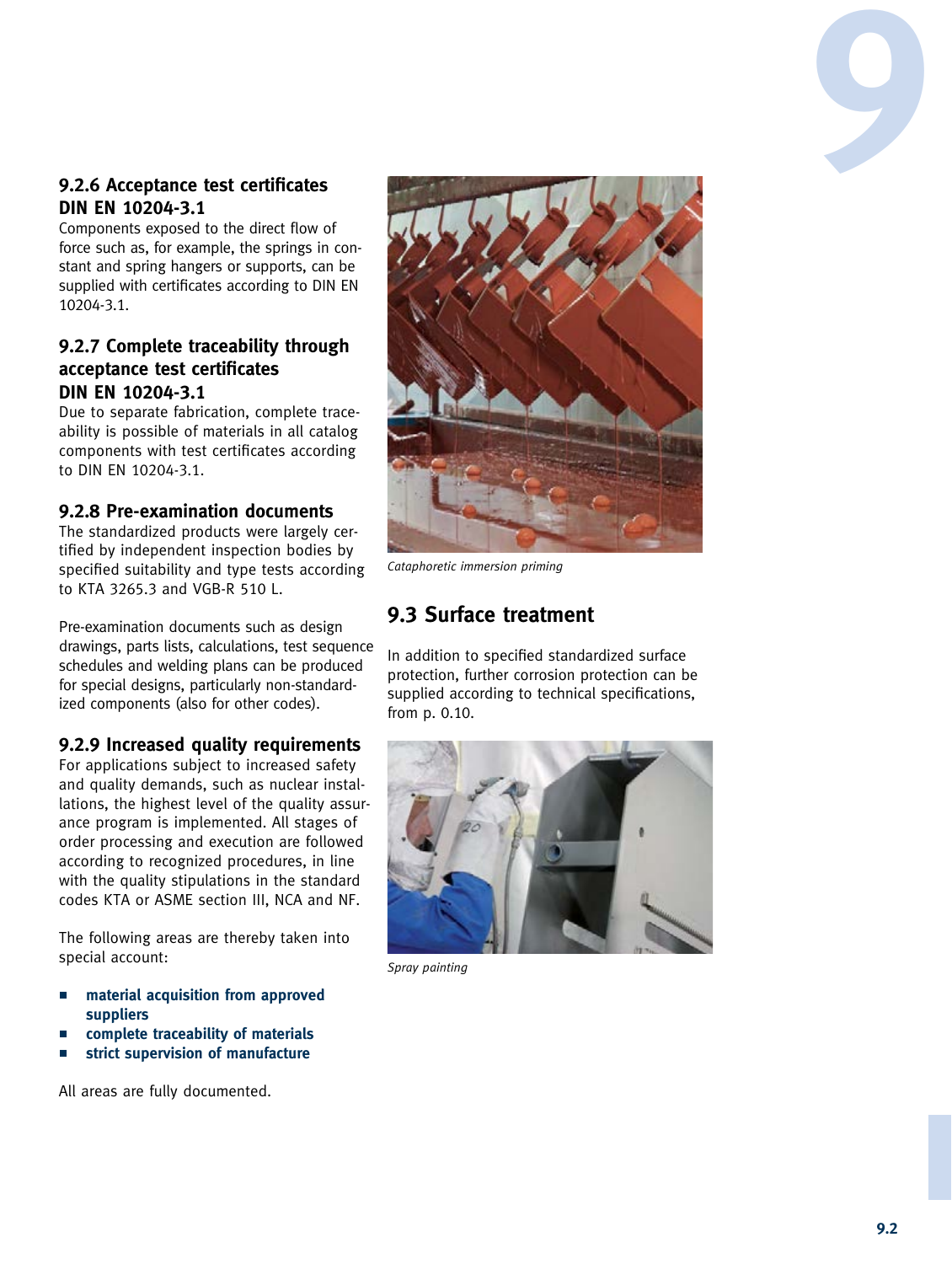

*Pre-assembly of load chains* 

#### **Special treatment**

Besides the standard designs available from stock, special designs providing extra corrosion protection can be agreed on. For this, separate manufacturing may be required.

## **9.4 Pre-assembly**

If not otherwise agreed, the components belonging to one scope of supply will be packed in bundles according to types.

## **9.4.1 Pre-assembly of load chains**

For simple handling and time-saving assembly at site, the individual components can, however, be supplied already pre-assembled into load chains, bundled and marked.

Constant and spring hangers/supports, as well as larger pipe clamps (bulky components), are kept separate for easier handling and are correspondingly marked.

## **9.4.2 Pre-assembly of pipe clamps and clamp bases**

Pipe clamp and clamp base halves are bolted ready for shipment and supplied as complete units.

## **9.5 Labelling and marking**

If not otherwise agreed, the components are sorted according to type, packed and marked with quantity, type number and order number. Additional labeling and marking can, if required, be applied.

## **9.5.1 Marking of individual parts**

If required, all components can be marked individually with type, support position number or order number.

## **9.5.2 Second name plate**

If required, spring hangers and constant hangers can be fitted with a second name plate.

## **9.5.3 Second load and travel scale**

If required, constant spring hangers/spring supports can be fitted with a second travel scale and constant hangers/supports with a second load scale.

## **9.6 Packaging**

Appropriate forms of packaging are provided for the various requirements.



*Load chains, pre-assembled, bundled and marked*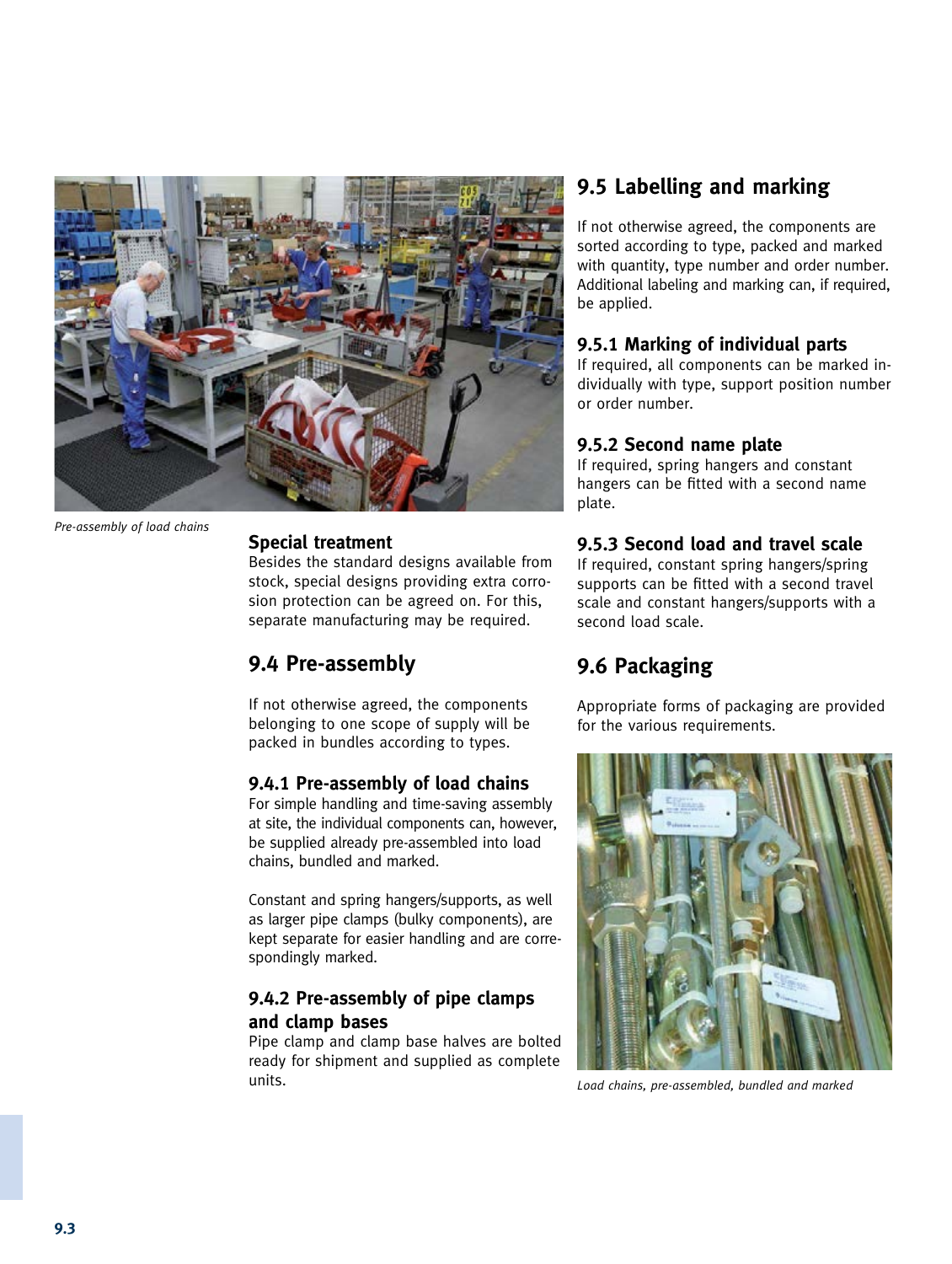## **9.6.1 Inland packaging**

For road or rail transport, sturdy wooden crates or pallets are offered, fitted with skids for forklifting.

## **9.6.2 Seaworthy packaging**

For sea transport, special wooden crates are used, with skids for fork-lifting and with reinforced side walls for any transport by crane. The lids of the crates are lined inside with plastic shrink wrap as protection against moisture.

## **Other special forms of packaging can be agreed upon in detail.**

## **9.6.3 Export control and shipment processing**

As a globally operating export company, LISEGA and all its affiliated companies take full responsibility for completely fulfilling all customs and export stipulations.

To ensure and properly execute export control, LISEGA has set up structures that correspond, on the one hand, to legal requirements and, on the other, to a smooth and effective work flow.

By certification as "Authorized Economic Operator" (AEO-F) in the year 2009 and as "Known Consignor" in March 2012, LISEGA has shown that it meets all prerequisites for the support of a secure supply chain.

Together with the simplified customs procedures granted by the AEO certificate for the accelerated export of goods, the independent declaration of preferences, as well as the package acceptance free of any control for airfreight due to our "Known Consignor" status, this contributes noticeably to the trouble-free preferential export processing of LISEGA products.

The personnel in our export office all have comprehensive and regularly updated expert knowledge in all aspects of shipment processing.

Should LISEGA not already be responsible for customs clearance according to the terms of delivery, we will assume this at the customer's request, also in the form of direct representation, after being granted power of attorney for customs.

Our notable competence in shipping processing is matched by the high standards of packaging and marking at LISEGA, fully covering all international standardized stipulations in the land, sea and air transport sectors. This is confirmed by the unanimously high acceptance shown by our customers.

## **9.7 Transport**

If requested, we will take charge of the logistics processing for shipment of the components to the construction site or any other shipping addresses.



*Part of the dispatch department* 



*Project-related order logistics* 



*Seaworthy packaging*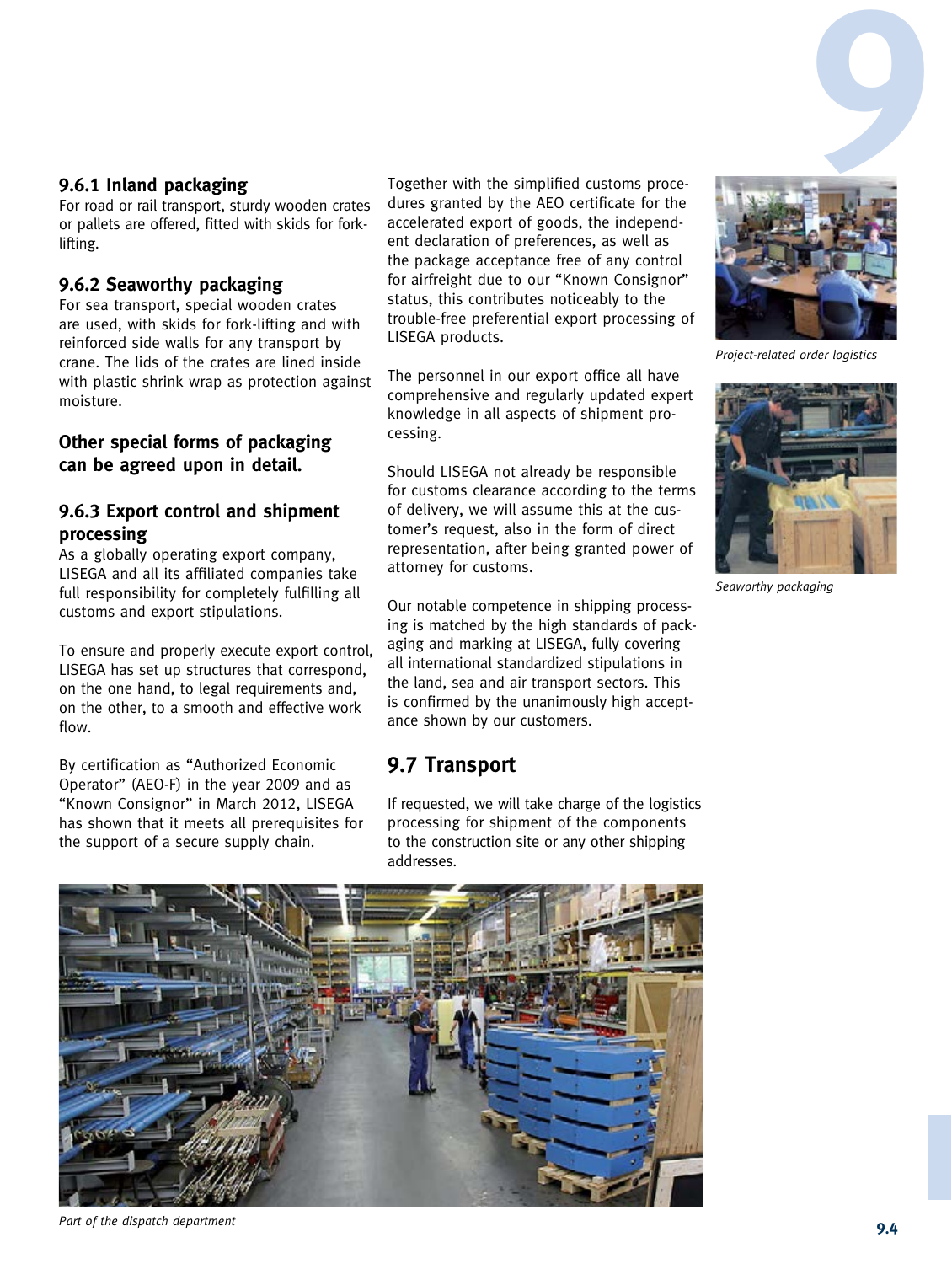## **Engineering support design**

**The proper functional integration of pipe supports into the existing piping and plant concept has a decisive influence on the long-term behavior of the pipe systems. Support design should therefore be given the same care and attention as the piping itself. In this regard, selection of the component, the availability of the latest design software and especially the long experience of the planning engineers have a decisive influence on the quality of design.**

## **Engineering support design**

Besides stringent demands concerning quality it is also important in support planning to fulfill strict requirements regarding tight schedules and economic targets. In order not to endanger the budgets and logistics of entire projects, complete planning phases are outsourced to engineering offices specialized in the work.

As a specialist, LISEGA has long been qualified in the processing of complex planning projects by offering the relevant expertise from over 50 years' experience in support technology. At all LISEGA locations highly qualified and experienced technicians and engineers are on hand.For internationally overlapping projects and whenever required, the engineering sections of the individual locations work in collaboration with each other.

The following benefits are offered to the customer when using LISEGA's planning expertise:

- **economical limitation of their own personnel deployment**
- **high security and professional execution through the use of experienced specialists**
- **rapid and flexible processing of the whole project, from ordering to shipping, following the principle 'All from a single source'**
- **quick delivery due to prompt processing**
- **complete and permanent computerized documentation**
- **highly qualified experts always on hand for follow-up service**

Pipe supports for complete plants, including secondary steelwork are conceived, planned and reproduced in drawings. On the basis of the LISEGA modular system and decades of experience, ready-to-install load chains – from structural attachments through to pipe-surrounding components – are generated from standard supports.

Should components be required that do not form part of the standard LISEGA program (e.g. anchors etc.) LISEGA can provide appropriate solutions.

Recognized international technical codes and standards, as well as customer specifications, are thereby taken into account.

The relevant pipe stress analysis data are observed for the design and dimensioning of supports, as well as the detailed pipe system layout plans and structural situation.

Besides LISEGA's LICAD® program, the latest software is applied for the efficient conversion of the support situations into 2D or 3D models and for the economical generation of drawings. The following standard programs are currently being used:

- **LICAD<sup>®</sup>**
- **AutoCAD®**
- MicroStation<sup>®</sup>
- **PDMS™**
- **Staad.Pro® (static/dynamic calculations for secondary steelwork)**
- **E** SmartPlant<sup>®</sup> review
- **Navisworks®**
- **ROHR2 ®**
- **CAESAR II ®**



*Engineering in Zeven, Germany*



*Analysis of complex support systems*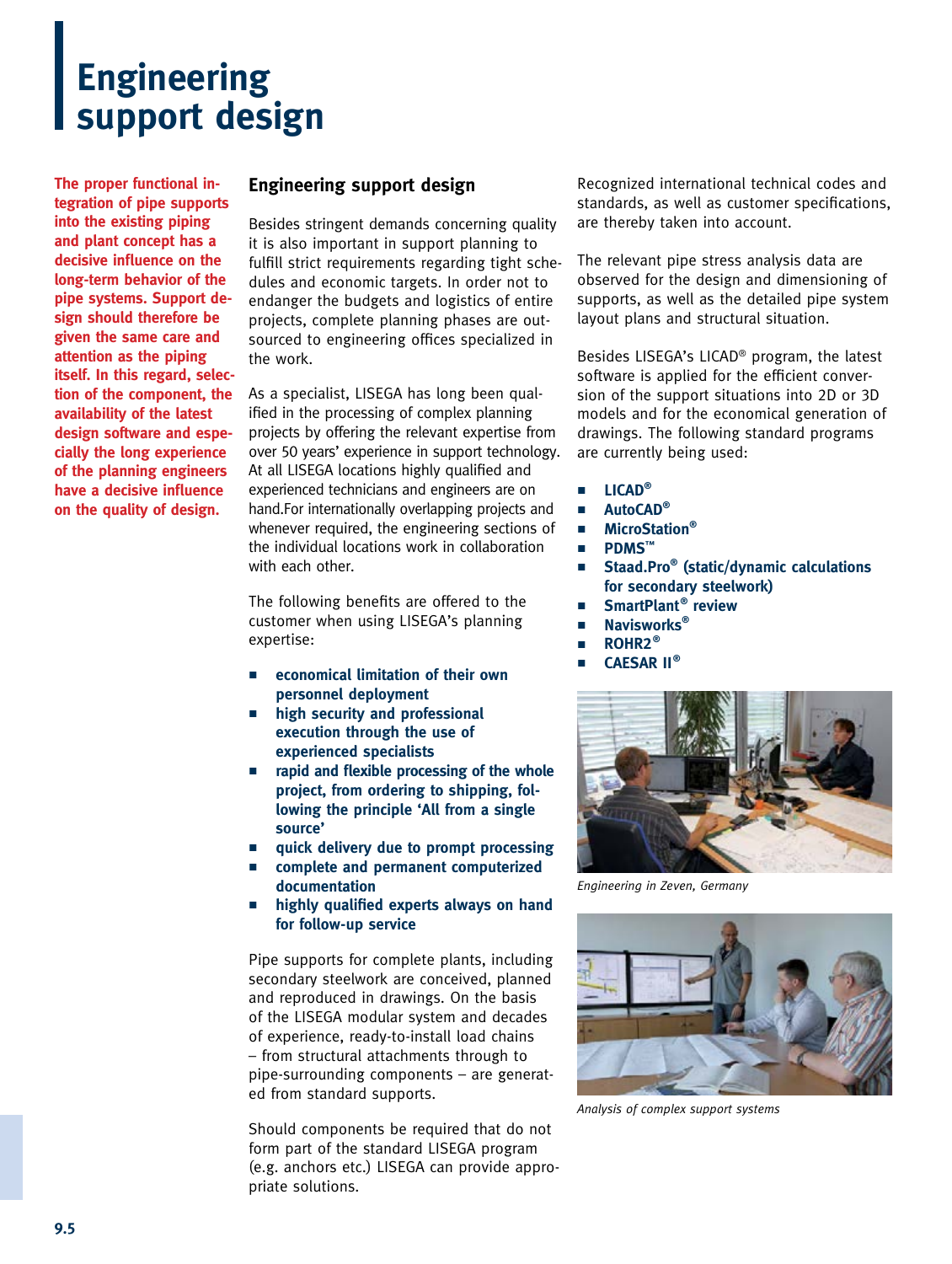

Shown below is an example of a planning sequence for a suitable LISEGA support design in **seven steps**. Depending on needs and specifications the engineering services can also be offered individually.

#### **Pipe system calculations**

The following typical load cases are generally calculated per support point for new and existing plants:

- **1. Primary loads** 
	- **weight and internal pressure**
- **2. Secondary loads (thermal expansion)** 
	- **operating loads**
	- **design conditions**
	- **boiler out of service**
	- **(AB operation of pumps)**
- **3. Occasional loads** 
	- **earthquakes**
	- **wind**
	- **pressure impact loads**
- **4. Test loads** 
	- **water pressure tests**
	- **pickling (acid clean)**

On the basis of the stipulations and information, ready-to-install load chains from standard attachments to pipe-surrounding components are generated with the LISEGA design program LICAD®.

For the calculations the codes ASME B31.1, ASME B31.3 and DIN EN 13480 are usually followed. When ordering, the desired code issue according to version and year must be stated.

In existing plants it is frequently necessary, for reasons of operational safety, to update pipe systems and their supports to meet the requirements of the latest technology. Very often, sufficient calculation documentation on the original layout design is no longer available. If required, the stress analysis can also be supplied for these pipe systems.

#### **LICAD®**

In accordance with calculations and customer stipulations, the installed load chain is generated from standard supports with the LICAD design program, from structural attachments right through to pipe-surrounding components.

| support point                                             |                 |                | function  |                     |            | marking number |
|-----------------------------------------------------------|-----------------|----------------|-----------|---------------------|------------|----------------|
| $L$ in $\bullet$<br>Support in Absolute Coordinate System | $P$ o $1$ n t   | 329            | $S$ NR    | <b>B0LCJ55BQ008</b> |            |                |
| Spring hanger                                             |                 |                |           |                     |            |                |
| LoadCase                                                  | <b>WX</b>       | w              | WZ.       | <b>AQX</b>          | <b>AOY</b> | <b>MOZ</b>     |
|                                                           | $\overline{YX}$ | 77             | PZ.       | <b>AMX</b>          | <b>AMY</b> | <b>AMI</b>     |
|                                                           | <b>Hall</b>     | $\blacksquare$ | <b>ES</b> | kN                  | kit        | kN             |
|                                                           | mrad            | mrad           | mrad      | khim.               | $k$ 20m    | kNn            |
| Dead Weight                                               | $-0.10$         | $-0.15$        | 0.00      | 0.000               | 0.000      | $-2.906$       |
|                                                           | $-0.03$         | $-0.26$        | 0.10      | 0.000               | 0.000      | 0.000          |
| Operation Load 1                                          | $-7.51$         | 2.29           | 2.91      | 0.000               | 0.000      | $-2.712$       |
|                                                           | 1.98            | 0.22           | 2.29      | 0.000               | 0.000      | 0.000          |
| Operation Load 2                                          | $-1.46$         | 3.37           | 2.16      | 0.000               | 0.000      | $-2.762$       |
|                                                           | 1.35            | 0.93           | 1.28      | 0.000               | 0.000      | 0.000          |
| Operation Load 3                                          | $-6.88$         | 2.36           | 2.82      | 0.000               | 0.000      | $-2.718$       |
|                                                           | 1.91            | 0.31           | 2.19      | 0.000               | 0.000      | 0.000          |
| Earthq.dyn.1 X                                            | 51.28           | 13.63          | 2.48      | 0.000               | 0.000      | 0.165          |
|                                                           | 4.54            | 1.18           | 11.21     | 0.000               | 0.000      | 0.000          |
| Earthq.dyn.1 Y                                            | 27.28           | 12.87          | 2.10      | 0.000               | 0.000      | 0.140          |
|                                                           | 3.16            | 2.54           | 5.95      | 0.000               | 0.000      | 0.000          |
| Earthg.dyn.1 Z                                            | 2.55            | 1.72           | 0.97      | 0.000.              | 0.000      | 0.065          |
|                                                           | 0.41            | 0.39           | 0.58      | 0.000               | 0.000      | 0.000          |
| Extreme value                                             | $-65.65$        | 22.19          | 6:30      | 0.000               | 0.000      | $-3.131$       |
|                                                           | 7.54            | 3.76           | 14.99     | 0.000               | 0.000      | 0.000          |
| Hydraulic Test                                            | $-0.09$         | $-0.15$        | 0.00      | 0.000               | 0.000      | $-2.906$       |
|                                                           | $-0.03$         | $-0.25$        | 0.09      | 0.000               | 0.000      | 0.000          |





*Step 2: Application of LICAD® - technical selection of pipe support*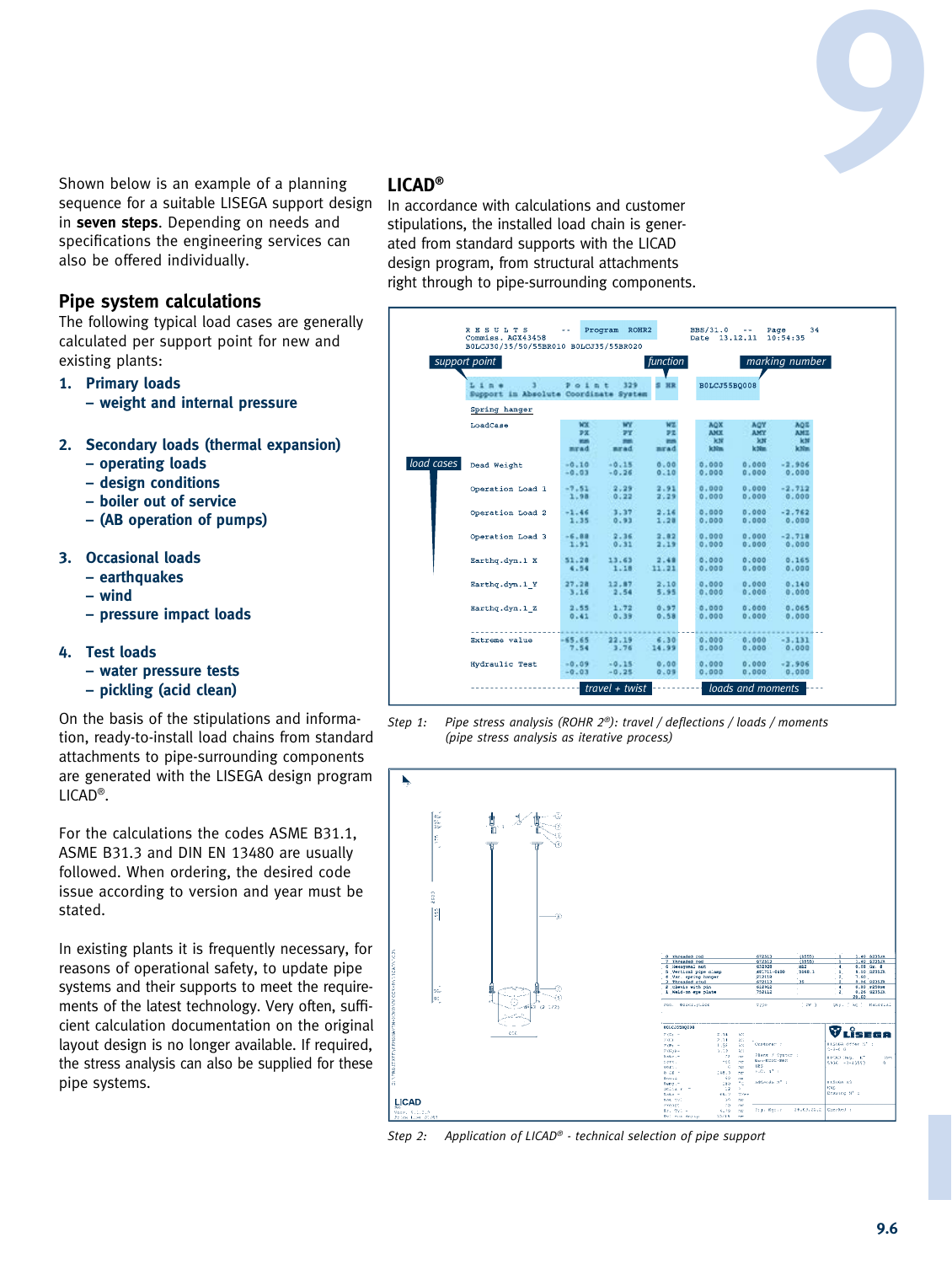

## **Support design in 3D**

For the design of pipe supports in 3D the customer provides a model complete with pipe systems, steelwork, building structures and components, as well as all the necessary databases. In addition, any specific requirements are to be indicated for the design of the pipe supports.

*Step 3: Checking the technical data and surrounding structure in the 3D model (e.g. PDMS™, PDS*®*, SmartPlant* ®*)* 



*Step 4: Integration of the LICAD® support into the 3D model with collision analysis and integration of secondary steelwork*

The support designs are planned directly in 3D (PDMS / SmartPlant), including the secondary steelwork required, and laid out. The load chains generated in LICAD® are imported via existing interfaces into the 3D model. Any secondary steelwork needed can be supplemented directly in PDMS.

Finally, a check is made for any possible interference. The customer receives a database of the 3D model that contains all the support designs checked for freedom from interference.

In almost all other 3D programs LISEGA can, by way of the viewer, edit the characteristics necessary for support design.

## **Generation of 3D models with MicroStation® for PDS®**

For the creation of 3D models on MicroStation® the pipe supports are first generated as 2D displays from a sketch. The 2D data are transformed by LICAD® into 3D data and exported via an interface into the MicroStation® 3D model. Any secondary steelwork required is supplemented in the 3D model. In PDS® the completed 3D models can be used for collision tests.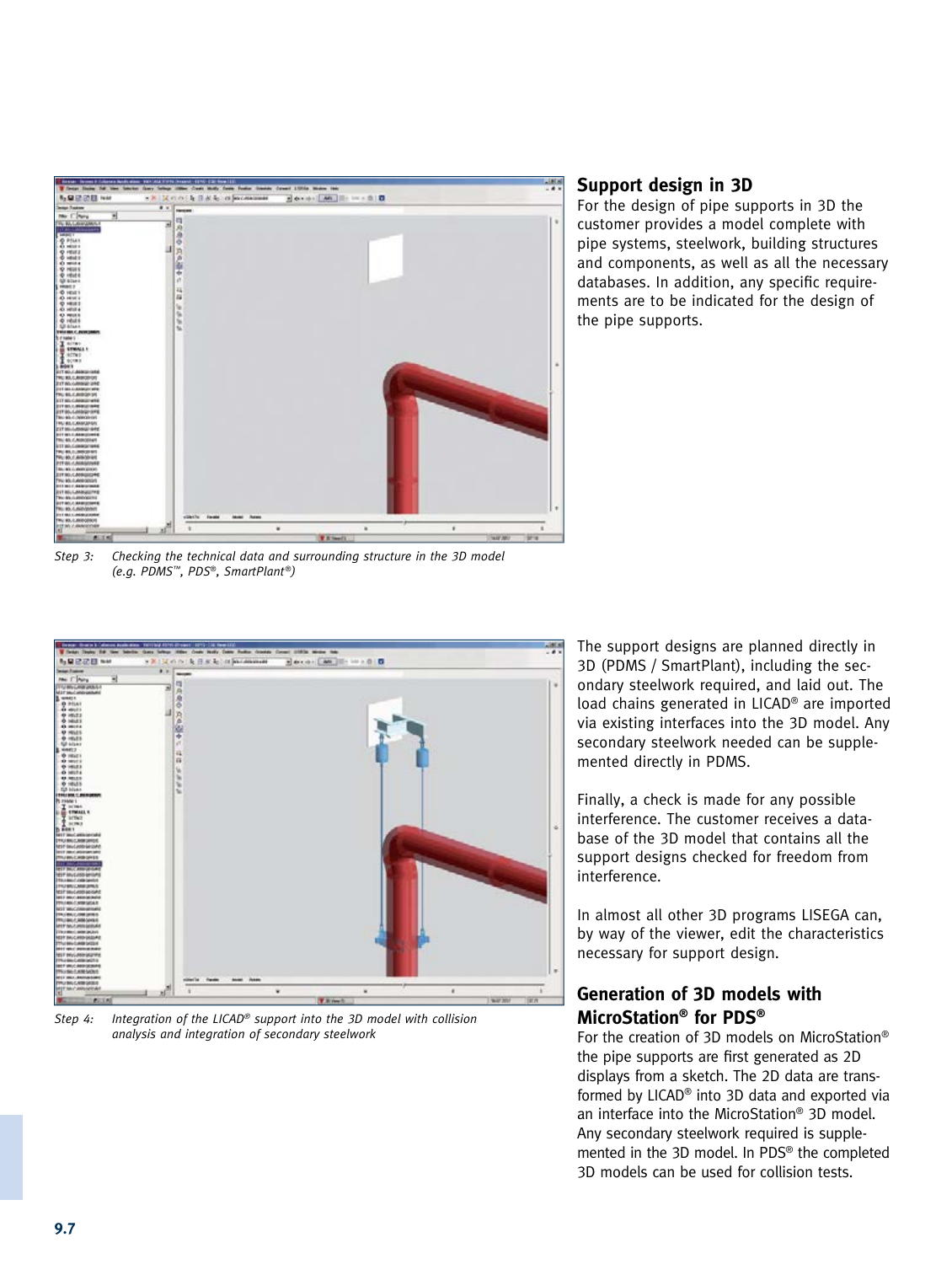#### **Generation of drawings**

A 2D drawing is generated directly from the PDMS™ model in DXF format with different views. Parts list, site plan and all the technical specifications are stored as data sets and can be further edited. If required an isometric display of the support on the drawing is possible.



*Step 5: Extract from the 2D drawing with parts list, loads, displacements and site plan from the 3D model* 

From the drawing generated automatically in Step 5, a production drawing in DWG (AutoCAD®), DXF or DGN (MicroStation®) format is generated. In this, all the information required for installation, including welding specifications, borehole patterns etc. can be seen.

The title block can be individually designed.



*Step 6: Generation of a detail drawing (installation drawing) with different views and sections*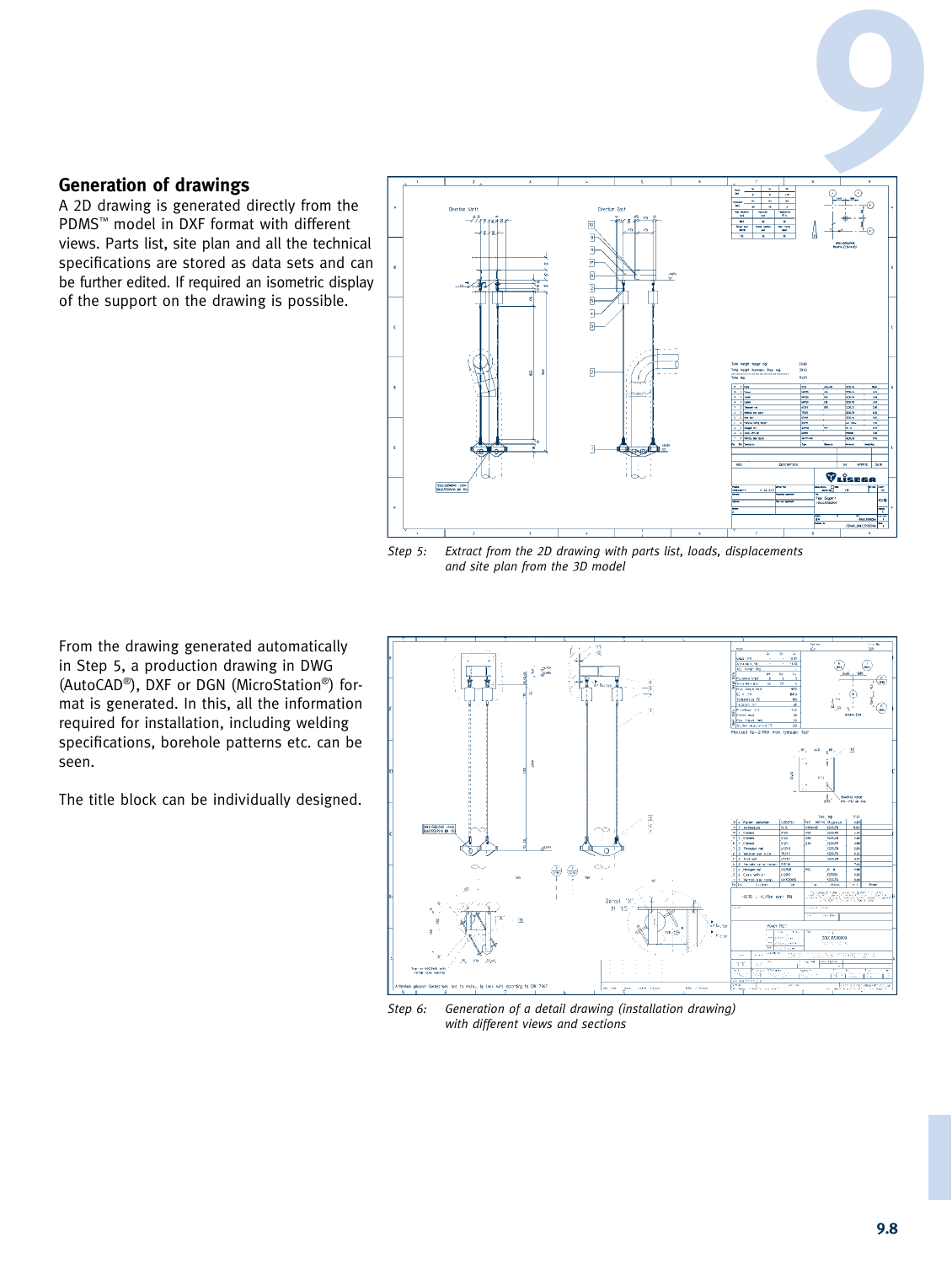## **Static calculation of secondary steel including structural attachment loads**

LISEGA supplies the design report summary for the dimensioning of the planned secondary steel according to the AISC code or Eurocode 3. This summary is provided with the STAAD PRO® statics program.

#### **Anchor certification**

Individual certificates can be provided for most anchor manufacturers with the aid of the corresponding design programs. For economic planning a standard has been developed by which individual certificates can be dispensed with. If required the necessary documentation can be produced.

## **Welding certification**

In accordance with the specified codes, individual weld seam certification for steelwork attachments can be provided.







*Step 7: provision of certification (optional)* 

- *statics secondary steel incl. structural attachments*
- *anchors*
- *weld seam*



*Pipe supports with complex secondary steel design in 3D model*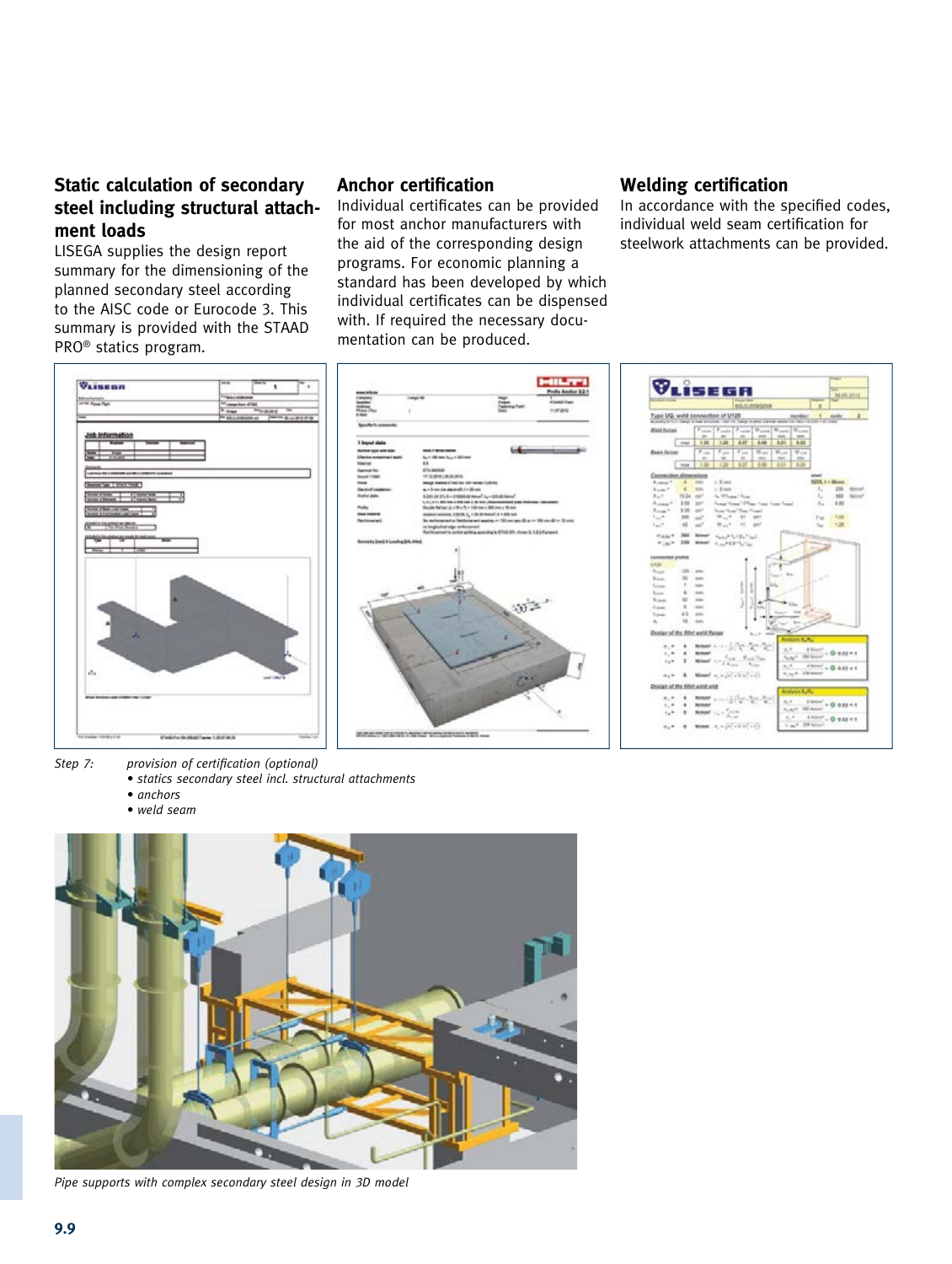# **Field service**

## **Plant service**

Additional stress and strain due to low quality pipe supports can lead during operation to lasting damage that can considerably increase the risk of malfunction and breakdowns in the plant.

Frequently occurring defects in the pipe supports are:

- **poor support designs**
- **faulty installation**
- **incorrect load settings**
- **unsuitable layout**
- **deficient quality of support components**

A particular problem often arises in aged installations when spring and constant hangers with springs that are not pre-relaxed (see p. 1.15 on this). In these cases an ever-increasing loss of ultimate load occurs due to growing relaxation over time. The resulting load deviations can lead to impermissible additional stresses, especially at sensitive points such as connections. Timely inspection in the plant can contribute to the prompt identification and elimination of critical stresses.



*LISEGA service team on construction site*

For this special service we offer the resources of an international market leader, with qualified and experienced specialists on hand at all LISEGA Group locations.

Our experts check the thermal pipe displacement and inspect the support systems. They prepare detailed reports on this and propose suitable solutions. For the presentation and documentation of the findings, special software is applied.

The service team is specially trained for the execution of such services in the pipe support field and works strictly in accordance with quality management stipulations and recognized safety guidelines.

**1994**<br>al safety of **The operational safety of pipe systems and hence the readiness and long life of the plants depend in great measure on the condition and functional capacity of the supports used.** 

**To avoid costly damage and breakdowns, regular inspections of the thermal pipe displacement and the condition of the supports – particularly in older plants – is urgently recommended!** 

#### **Recording List for Pipe Supports**

| Plant Name: - 2000 - 2000 - 2000 - 2000 - 2000 - 2000 - 2000 - 2000 - 2000 - 2000 - 2000 - 2000 - 2000 - 2000<br>Temp.(1):<br>Temp.(1):<br>1AB-H01- Main Steam Unit 1<br>Temp.(2):<br>Piping System:<br>Temp.(2):<br>Elevation means pipe elevation |                               |                 |        |              |                                |                      | ambient<br>Recording cold (1):<br>540°C<br>Recording hot (1):<br>Recording cold (2):<br><b>540°C</b><br>Recording hot (2): |                                       |                          |                                     |                                        |                  |                                                              | May 2000<br>Nov. 2000<br>April 2013 |                                               |                                                |              |                                                                                 | Name: 1<br>Name: | Performed by:<br>Name: by others<br>n, Lisegs SE<br>_______________<br>ta Lisena SF<br>Name: 20 |                                                 |              |                          |                               |               |                |                                     |                          |  |             |
|-----------------------------------------------------------------------------------------------------------------------------------------------------------------------------------------------------------------------------------------------------|-------------------------------|-----------------|--------|--------------|--------------------------------|----------------------|----------------------------------------------------------------------------------------------------------------------------|---------------------------------------|--------------------------|-------------------------------------|----------------------------------------|------------------|--------------------------------------------------------------|-------------------------------------|-----------------------------------------------|------------------------------------------------|--------------|---------------------------------------------------------------------------------|------------------|-------------------------------------------------------------------------------------------------|-------------------------------------------------|--------------|--------------------------|-------------------------------|---------------|----------------|-------------------------------------|--------------------------|--|-------------|
|                                                                                                                                                                                                                                                     | Information on the Name Plate |                 |        |              |                                |                      | Recording during cold set<br>Cald position<br><b>Travel reserve</b>                                                        |                                       |                          |                                     |                                        |                  | Recording during operation<br>Hat position<br>Travel reverse |                                     |                                               |                                                |              |                                                                                 |                  |                                                                                                 | real travel<br>G                                |              | Max.                     |                               |               |                | See separate<br>lists               |                          |  |             |
| No                                                                                                                                                                                                                                                  | Els-<br>vation<br>(m)         |                 | Type   | Sedal Number | Calibr.<br>load<br><b>GONS</b> | Up-<br>trom's Lumm's | Theor travel<br><b>Down</b>                                                                                                | $\mathbf{B}$<br>Load<br>acale<br>1880 | White<br>sticker<br>(mm) | E.<br><b>Director</b><br>[imm) (mm) | E.<br>Actual Actual Dev.<br><b>CPS</b> | E1<br>from 1     | E1.1<br>Uo-<br>wards<br>anma.                                | wards                               | $E1.2$ $E1.3$<br>Down Travel<br>fmmi   pces.? | $\mathbf{D}$<br><b>Red</b><br>andrátia<br>(mm) | mont         | F.<br>Actual Actual Dev.<br>Noving   Apr.13   wards   wards   wards  <br>tomas. | F1<br>comp.      | F1.1<br>Up                                                                                      | F1.2 F1.3<br>Down Trave<br>Lommi Lommi Joces.21 | $\mathbb{R}$ | Theor.<br>Inval<br>trom' | Nov.<br>2000 2013<br>$1$ (mm) | April<br>limm | <b>Limma</b>   | possible.<br>travel postion<br>imm) | Poss.<br><b>Instruct</b> |  |             |
| U1                                                                                                                                                                                                                                                  | 39.0                          | 1AB- H-01-001   | 118215 | 9877505/48   | <b>65.53</b>                   |                      | 76                                                                                                                         |                                       | 13                       | 35                                  |                                        | $-22$            | 85                                                           | 67                                  | no.                                           | 89                                             | 105          | 102                                                                             | $-13$            | 102                                                                                             | $^{\circ}$                                      | yes          | $-76$                    | $-70$                         | $-67$         |                | 102<br>$\sim$                       | 102                      |  | $\mathbf x$ |
| U1                                                                                                                                                                                                                                                  | 39.0                          | 1AB- H-01-001   | 118215 | 9877505/66   | 66.53                          |                      | 76                                                                                                                         |                                       | 13 <sup>°</sup>          | 35                                  |                                        | 13 <sup>13</sup> | α.                                                           | 102                                 | yes                                           | 89                                             | 107          | 108                                                                             | $-19$            | 108                                                                                             | -8                                              | ves          | $-76$                    | $-72$                         | $-73$         | $\mathbf{0}$   | 102                                 | 102                      |  | x           |
| U1                                                                                                                                                                                                                                                  | 34.0                          | 1AB- H-01-002   | quide  |              |                                |                      |                                                                                                                            |                                       |                          |                                     |                                        |                  |                                                              |                                     |                                               |                                                |              |                                                                                 |                  |                                                                                                 |                                                 |              |                          |                               |               |                |                                     |                          |  |             |
| U <sub>1</sub>                                                                                                                                                                                                                                      | 30.0                          | 1AB- H-01-003   | 119315 | 9877940/24   | 83.40                          |                      | 157                                                                                                                        |                                       | 27                       | 80                                  |                                        | 27               | 0                                                            | 200                                 | yes                                           | 184                                            | 179          | 192                                                                             | $-8-$            | 192                                                                                             | 8                                               | yes          | $-157$                   | $-98$                         | $-112$        | $\overline{0}$ | 200<br>$\sim$                       | 200                      |  |             |
| U <sub>1</sub>                                                                                                                                                                                                                                      | 30.0                          | 1AB-H-01-003    | 119315 | 9877940/18   | 88.40                          |                      | 157                                                                                                                        |                                       | 22                       | 85                                  |                                        | 22               | 0                                                            | 200                                 | yes                                           | 179                                            | 205          | 193                                                                             | 14               | 193                                                                                             |                                                 | yes          | $-157$                   | $-120$                        | $-108$        | $\mathbf{0}$   |                                     | 200 200                  |  |             |
| U1                                                                                                                                                                                                                                                  | 30.0                          | 1AB- H-01-003   | 306316 | 98614353/05  |                                |                      |                                                                                                                            |                                       |                          |                                     |                                        |                  |                                                              |                                     |                                               |                                                | 265          | 273                                                                             |                  | 273                                                                                             |                                                 |              |                          | $-160$                        | $-273$        | $\mathbf{0}$   | 300                                 |                          |  | ×           |
|                                                                                                                                                                                                                                                     | $U1$ 30 $0$                   | <b>Contract</b> | 116315 | B87859B/50   | 22.82                          |                      | $\sim$ $-$                                                                                                                 |                                       |                          | <b>COL</b>                          |                                        | 50               | $\alpha$                                                     | 24P                                 | yes.                                          | 210                                            | <b>State</b> |                                                                                 |                  | $-223$                                                                                          | 26                                              | yes          | $-160$ $-110$ $-123$ $0$ |                               |               |                |                                     |                          |  |             |

*Record from a hanger inspection*

## VLISEGR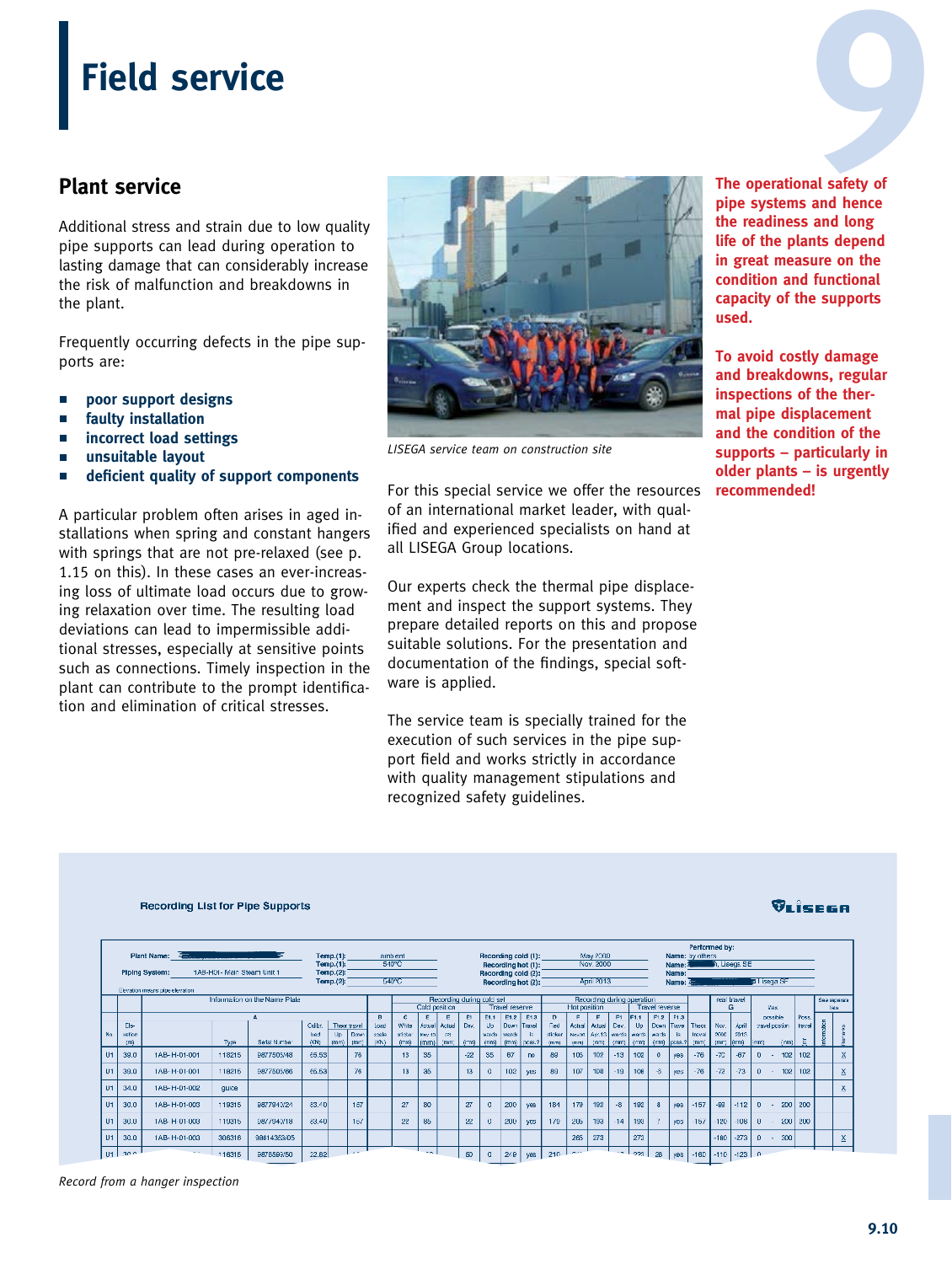

*Controlling a pipe support*



*Testing constant hangers onsite with a mobile test bench*

The service package covers the following fields of performance:

## **Inspection of pipe supports**

- **inspection of general condition of pipe supports**
- **load and travel checking of the spring hangers**
- **function testing of constant and spring hangers with mobile test facilities at the plant or on stationary test benches at the LISEGA facility.**

## **Inspection of pipe system displacement**

- **inspection of the general condition of the piping sections and if necessary the geometric positioning**
- **inspection of the pipe systems for unrestricted freedom of movement in all three planes**
- **determination of the vertical displacement at all support points, at the pipe system connections and selected points in all three planes**

## **Design of supports at the plant**

- **design and layout of pipe supports for updating and modifications in older plants**
- **measurement work at the plant**
- **elaboration of solutions to problems arising from restrictions in space**
- **design of pipe supports via LICAD® and AutoCAD**
- **preparation of lists of parts and materials**



*Discussion of findings and observations from the inspection of pipe systems* 



*Cold-/hot position of a pipe system* 



*Graphic display of pipe system displacement*